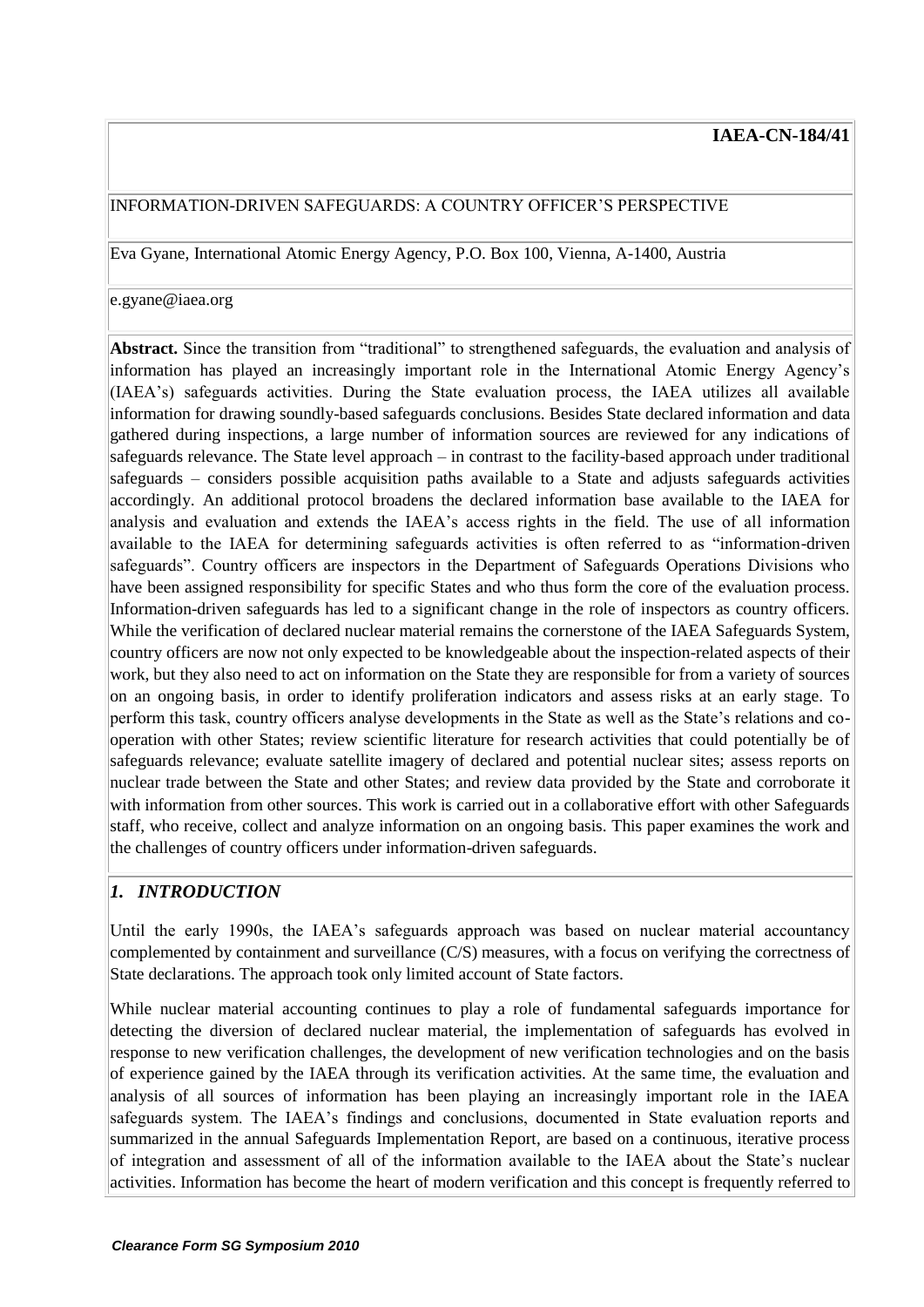as "information-driven" safeguards.

Information-driven safeguards can be described as safeguards whose planning, conduct and evaluation are based on an ongoing analysis of all safeguards-relevant information available to the IAEA about a State to focus verification activities in the field and at Headquarters. Such safeguards are responsive to changes in the analysis to ensure that the assurances provided to the international community remain credible and upto-date.

Under information-driven safeguards, safeguards activities are implemented in a more flexible manner, based on information available to the IAEA from diverse sources – including that provided by States or collected by the IAEA. The type of information provided by States and the IAEA's access rights in the field depend on the provisions of the different types of safeguards agreements in force between the IAEA and a State.

### *2. SAFEGUARDS AGREEMENT PROVISIONS*

Article III of the Treaty on the Non-proliferation of Nuclear Weapons (NPT) requires all Non-nuclear Weapon States to conclude a comprehensive safeguards agreement (CSA) with the IAEA and to place all nuclear material under safeguards. Under a CSA, the IAEA has the right and obligation to ensure that safeguards are applied to all source or special fissionable material in all peaceful nuclear activities within the territory of a State, under its jurisdiction or carried out under its control anywhere, for verifying that such material is not diverted to nuclear weapons or other nuclear explosive devices.

The information provided by States under CSAs includes design information, nuclear material accounting reports and, possibly, voluntary information. Safeguards implementation is based on defined safeguards criteria and comprises inspections of declared facilities for detecting the diversion of declared nuclear material, as well as design information verification (DIV) visits for confirming the status of safeguards relevant facility features and the absence of undeclared activities. Under a CSA, the information provided by States is focused on declared nuclear material and facilities and the IAEA lacks the necessary tools to ensure the completeness of State declarations.

In 1997 the Board of Governors approved the Model Additional Protocol (AP) to "strengthen the effectiveness and improve the efficiency of the safeguards system as a contribution to global nuclear nonproliferation objectives".i The additional information and broader access for IAEA inspectors provided for in the AP are designed to "fill the gaps" in information and access required under CSAs. The AP expands the IAEA's access to information and locations in a State and thereby significantly strengthens the IAEA's ability to verify the peaceful use of all nuclear material in that State.

Before the IAEA draws the conclusion that all nuclear material in a State has been placed under safeguards and remains in peaceful nuclear activities (the so-called "broader conclusion"), it carries out a thorough evaluation of the State, supported by complementary access (CA) activities in the field, to confirm the absence of undeclared nuclear material and activities. In addition, the IAEA performs a complete review of the correctness and completeness of the State's declarations all the way back to its initial declaration upon joining the safeguards regime.

Once the broader conclusion has been drawn for a State, safeguards measures are optimized through the implementation of integrated safeguards (IS). While inspections of declared facilities remain the foundation of safeguards implementation, the safeguards criteria are replaced by the State level IS approach. Field activities are optimized through the use of random, unannounced inspection schemes, when feasible, and complemented by continuous all-source information analysis at Headquarters. This is the time when the concept of information-driven safeguards can be applied to its fullest extent.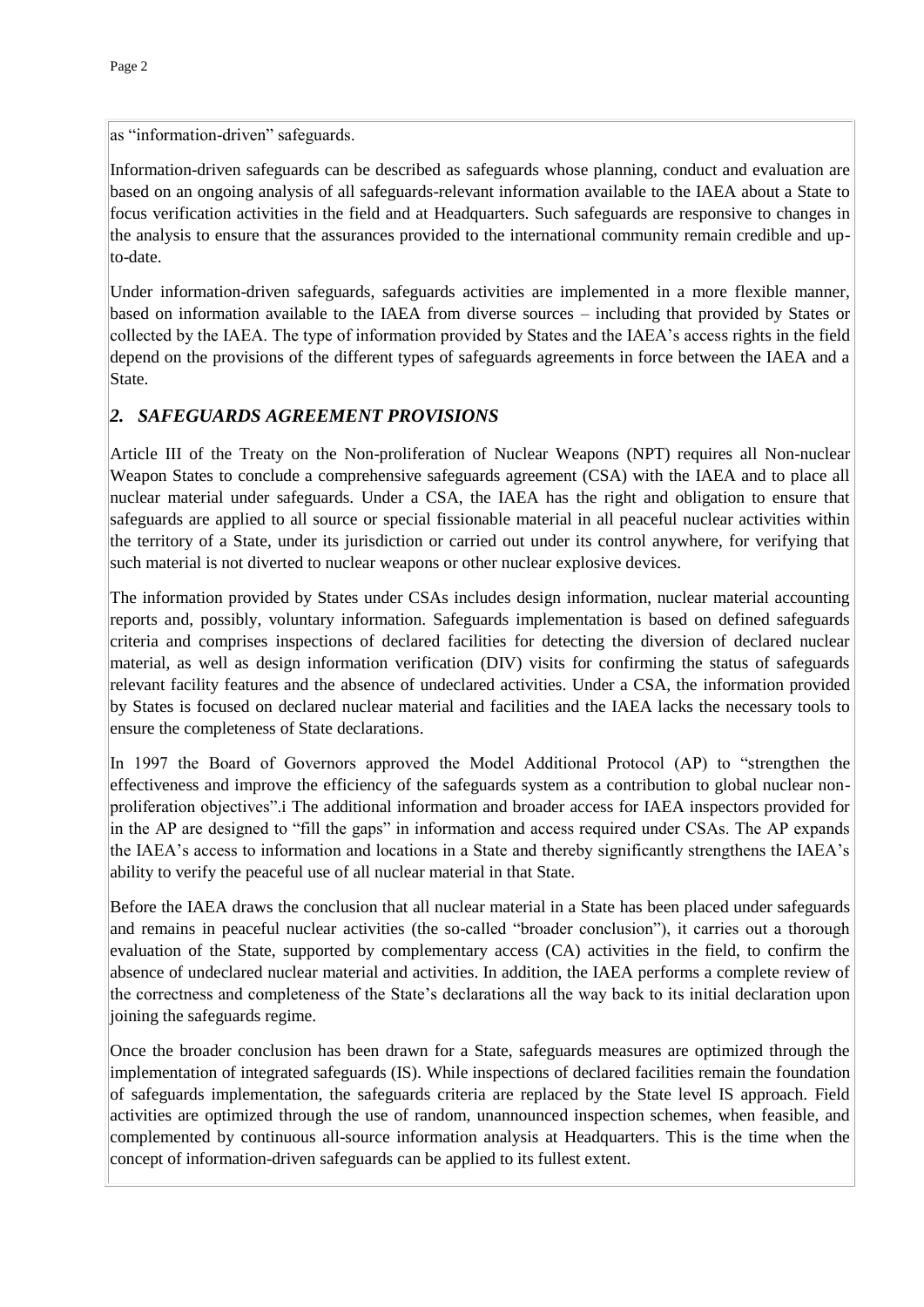# *3. INFORMATION SOURCES FOR SAFEGUARDS PURPOSES*

The following information sources form the basis of information evaluation and analysis for safeguards purposes.

#### **3.1. Information declared by States**

This is information provided by States pursuant to their reporting obligations or on a voluntary basis. Reporting obligations include nuclear material accounting reports, import/export notifications, design information on nuclear facilities, reports on illicit trafficking incidents, and AP declarations. Voluntary information may include the reporting of separated neptunium and americium and information on export denials.

#### **3.2. Information resulting from safeguards activities**

The results of safeguards activities – such as inspections, DIVs, technical visits, CAs, observations made in the field and any interactions with the State – are captured in inspection, DIV, CA and special reports, Notes to File and analytical reports on destructive analysis and environmental sample results.

### **3.3. IAEA internal information**

The IAEA maintains a large number of databases, many of which are of safeguards interest, such as the databases of the Department of Technical Cooperation (TC), the Research Reactor Database, the Research Contracts Database, the Nuclear Reactor Information System and the Illicit Trafficking Database.

#### **3.4. Information from open sources**

A great variety of open sources are monitored, collected and analyzed by the Department of Safeguards' Division of Information Management (SGIM) on a regular basis. These are news reports, conference proceedings, scientific and technical publications, nuclear and State-specific web sites, satellite imagery and many others. The newsfeed is made available to Safeguards staff through the daily highlights service. Open source information is used for State evaluation purposes, for answering specific questions and resolving inconsistencies, and for planning field activities.

### **3.5. Third Party information**

Information provided by Third Parties is corroborated with all other information available to the IAEA. Due to its sensitive nature, it has very limited distribution.

# *4. WORK AND RESPONSIBILITIES OF COUNTRY OFFICERS UNDER INFORMATION-DRIVEN SAFEGUARDS*

So, who are country officers (COs) and how is the concept of information-driven safeguards implemented at the CO level?

COs are inspectors in the Department of Safeguards, who, upon their recruitment by the IAEA, are comprehensively trained to inspect diverse nuclear facilities. Their work involves preparing for inspections at Headquarters by determining the inspection, DIV or CA activities to be performed, selecting and ordering the required equipment, preparing the working papers, arranging the travel etc. In the field, inspectors carry out inspection, DIV or CA activities, such as examining and reconciling records and reports, preparing a sampling plan, making non-destructive assay (NDA) measurements, taking destructive analysis (DA) and environmental samples, servicing surveillance cameras and reviewing surveillance data, applying seals, assessing the conformity of the facility layout and equipment with the design information provided by the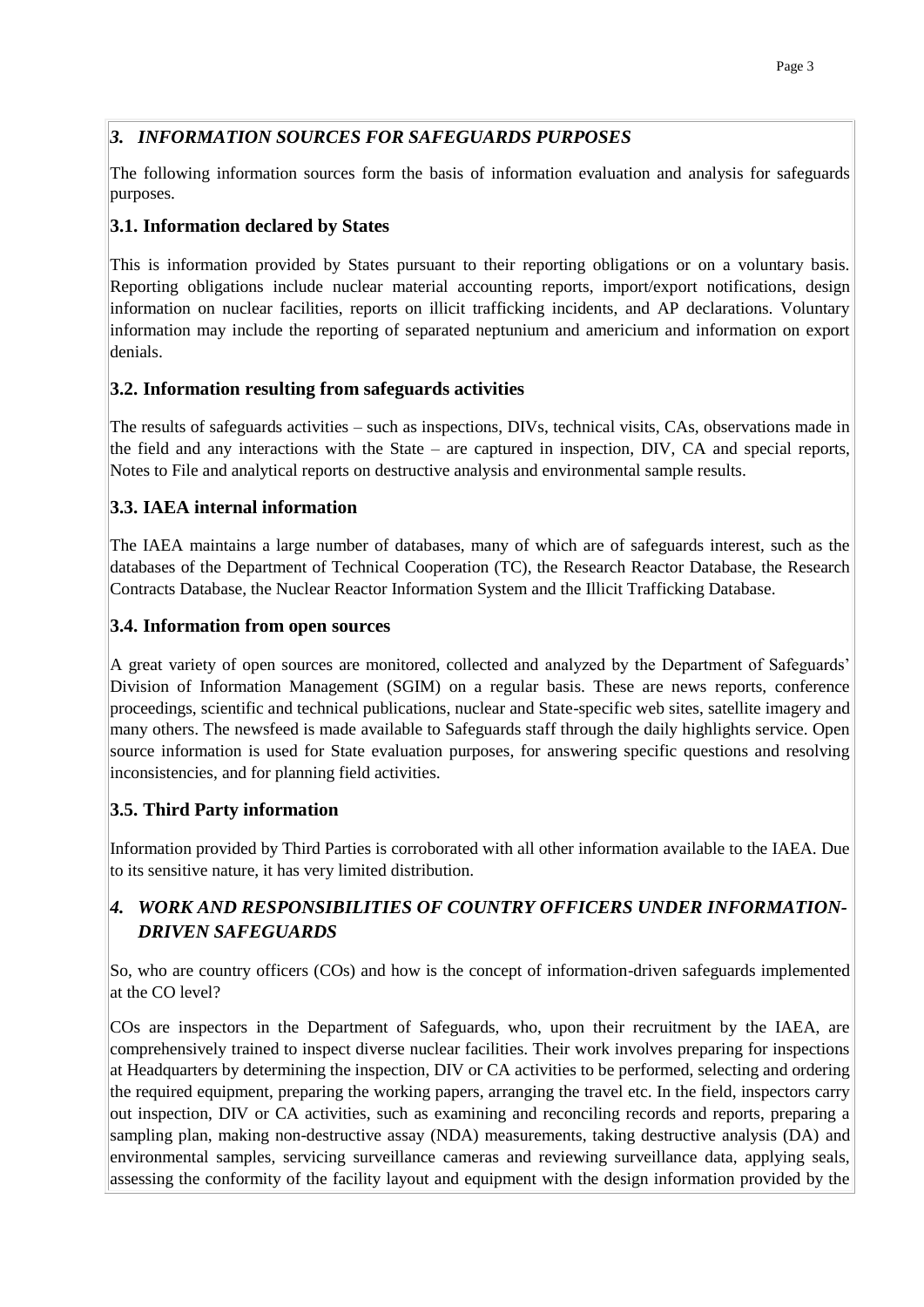State, and making safeguards relevant observations. Back at Headquarters, inspectors debrief on the field activities performed and observations made, analyze inspection results and report on field activities in a computerized reporting system.

When inspectors are assigned to be COs, they become primarily responsible for safeguards implementation issues in the State under their responsibility. They interact with State authorities, organize bilateral meetings, draft correspondence, direct the Facility or Site Officers, and draft the annual work or implementation plan, which defines safeguards activities at Headquarters and in the field. They inspect the nuclear facilities in the State for which they are responsible on a regular basis and thereby obtain a thorough knowledge of that State's nuclear infrastructure and activities.

In addition, COs become investigators and analysts. Their work at Headquarters increases, as they review and evaluate all safeguards-relevant information available on the State in a collaborative effort with other staff in the Department. The results of this analysis are periodically documented in State evaluation reports, which are drafted and compiled by State Evaluation Groups, led by COs.

Under information-driven safeguards, the COs' analytical work is a continuous process. COs always have to be on top of any safeguards-relevant issues in the State so as to identify proliferation indicators at an early stage. The daily work of COs consists of reading news reports so as to be informed about any new developments in the State. They have alerts set up from major news feeds. They receive State-specific information from SGIM, either directly from the information analysts or through the daily highlights service.

Scientific and technical literature is an important open source of information on research and development (R&D) carried out by universities and research institutes that can potentially reveal activities of safeguards relevance. It is most often scientific publications that show the focus (or change of focus) of R&D in a State, the scientists involved, the locations where the work is carried out, the material and equipment used at those locations and many other important details. Scientific and technical literature therefore requires a regular and thorough review and expertise in nuclear engineering, the nuclear fuel cycle and related fields, a sound knowledge of proliferation and weaponization indicators and the ability to recognize activities of potential safeguards significance. This work is done in a collaborative effort by COs and information analysts, supported by specialized experts within and outside the Department if required.

COs review satellite imagery of nuclear sites in the State on a regular basis. Satellite imagery is typically used for determining the history of a site, current and past nuclear-related activities, structures of safeguards relevance, the corroboration of AP site declarations etc., and it often serves as a basis for planning and conducting field activities. While satellite imagery alone often does not yield a definitive result, if viewed together with other information available on a particular location and complemented by field activities, it is an invaluable safeguards information source.

COs are provided with information on trade involving sensitive nuclear items and technology between entities operating in different States. These transactions may potentially reveal acquisition patterns by States or covert procurement networks and point to undeclared nuclear activities. This information also serves for verifying the completeness of export declarations under the AP.

Nuclear material accounting reports are assessed over time and the material balance for each facility under safeguards is evaluated on an annual basis. Any inconsistencies, such as significant amounts of Material Unaccounted For (MUF) or major differences between nuclear material declared and verified by inspectors, may be indicative of diversion and need to be followed up and clarified with the State. The consistency of AP declarations is corroborated by open source and other information as well as field activities.

COs also need to establish contact with staff from other IAEA departments. For example, officers from the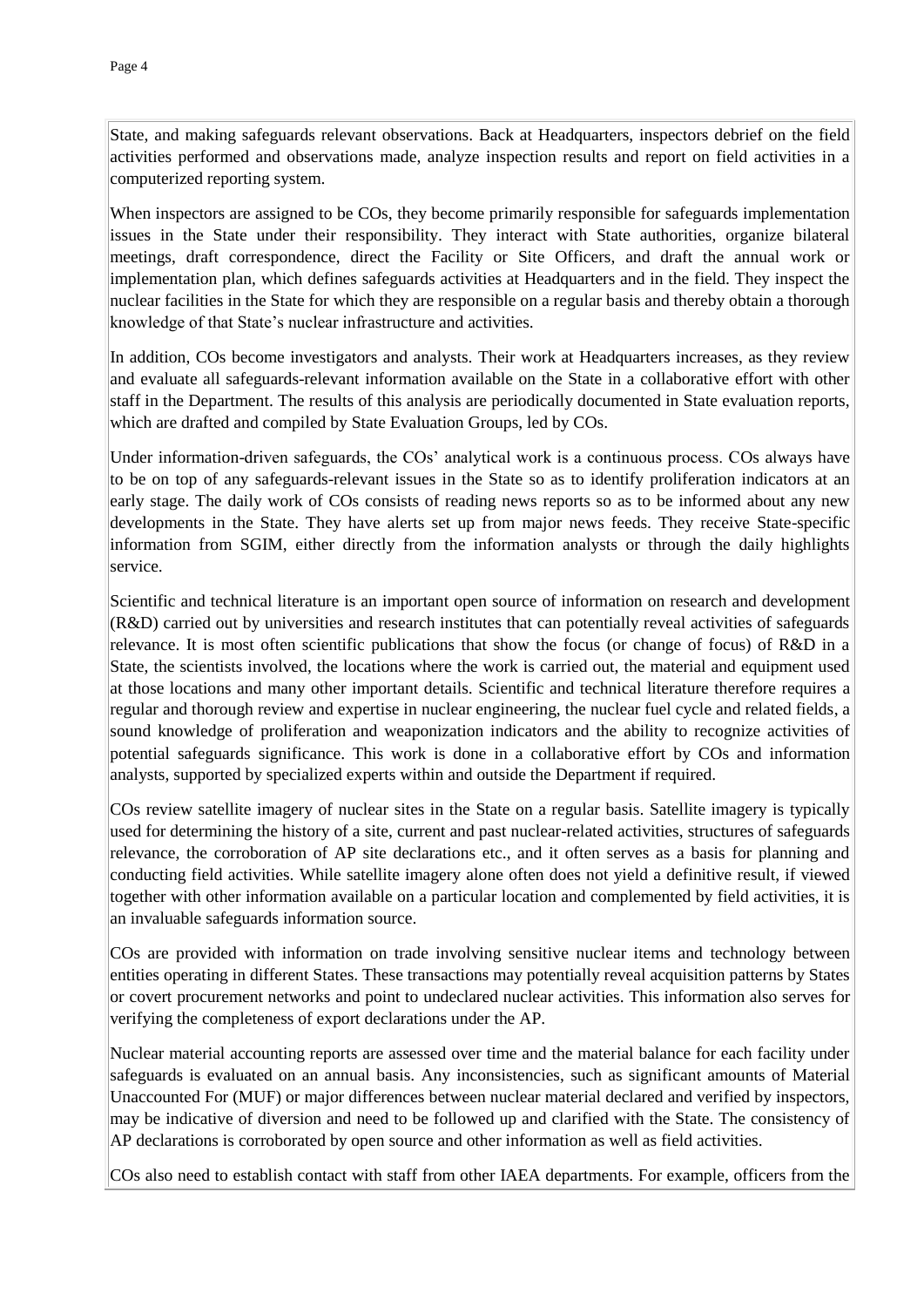Department of Technical Cooperation travel to the States of interest under TC projects. They visit locations to which inspectors many times do not have access. They know the counterparts in the field and are able to provide valuable information on the scope and content of TC projects and the assistance provided by the IAEA, often before it becomes available in the TC database. Staff from the Department of Nuclear Safety and Security (NS) undertake missions to support States in protecting nuclear and other radioactive material. NS staff work in areas complementary to safeguards missions and they often have information that is of safeguards interest. The Department of Nuclear Energy (NE) assists States in introducing nuclear power and in upgrading nuclear fuel cycle and waste management facilities. NE staff thus is an important internal source of information on activities that are potentially of safeguards relevance.

COs assess the information obtained from field activities with all other information available to the IAEA. They verify the consistency of this information and identify potential proliferation indicators at an early stage. This analytical work is carried out as a collaborative effort between COs, State-level assistants and support staff and a pool of experts within the Department of Safeguards. SGIM employs a large number of information and technical analysts for this purpose and thus plays a fundamental role as the Department's hub of State-declared and open source information analysis. The Satellite Imagery Unit has built up considerable expertise in the area of satellite imagery analysis since its establishment more than a decade ago. The Nuclear Trade and Technology Analysis Unit, created in response to the detection of A.Q. Khan's covert nuclear network, assesses trade-related information. Several other SGIM units provide support in open source information collection and analysis, the assessment of State-declared information and material balance evaluation. Technical analysts evaluate analytical results from environmental samples and DA samples taken in the field.

COs thus are the central point where all safeguards-relevant information on a specific State comes together. Together with the safeguards analysts and support staff, they form the core of the implementation of information-driven safeguards. They therefore need to have the right profile and the necessary skills and expertise in order to fulfil their duties in the best possible manner.

# *5. COUNTRY OFFICER PROFILE*

COs are in the unique position of knowing the State's nuclear facilities from field work and having access to all other information on the State available to the IAEA. Their work consists of a wide variety of tasks that require both attention to detail and broad analytical thinking. For the inspection-related part of their job, COs need to have a sound technical background; good negotiation and communication skills; and detailed knowledge of the operational aspects of nuclear fuel cycle facilities, the different types of safeguards equipment used in the field, safeguards criteria and procedures, and the legal provisions of safeguards agreements. For the all-source information analysis on the States, on the other hand, COs need to possess a good knowledge of proliferation and weaponization relevant technologies, equipment and materials and the respective indicators; a sound understanding of the physical model of the nuclear fuel cycleii; familiarity with geopolitical issues; open-mindedness; curiosity; an investigative mind set; the ability to assimilate information from a wide variety of sources and identify information of safeguards relevance; as well as good English writing skills.

The concept of information-driven safeguards has led to a major change in the role of inspectors and, in particular, COs. They have transitioned from "accountants" to all-source information analysts and investigators. The replacement of the safeguards criteria by the much less prescriptive concept of information-driven safeguards has necessitated a major culture change within the Department of Safeguards.

# *6. CHALLENGES AND POSSIBLE IMPROVEMENTS*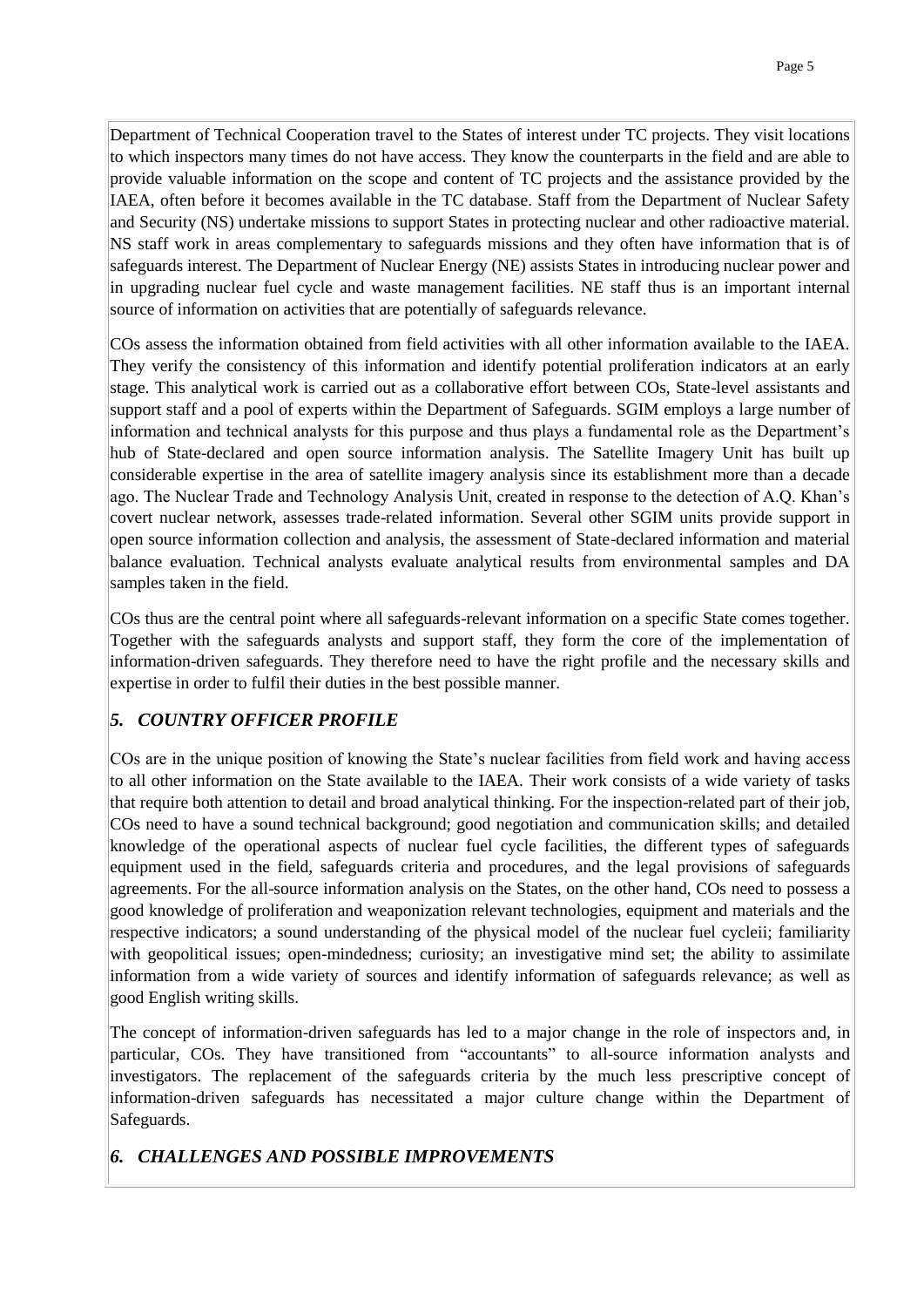COs face several challenges, both at the personal and at the organizational level.

# **A.1.1. Personal challenges**

COs are required to have two very different, but equally well developed sets of skills: they have to remain good inspectors, and they have to become good analysts. However, for an individual, one set of skills is often better developed than the other. While new training courses in the area of information analysis have recently been incorporated into the safeguards training programme,iii an integrated training curriculum for COs would further strengthen their preparations for the job. This could be comprised of training in all areas required for the CO job, which they would need to complete before becoming COs. It could be complemented by a mentoring programme, with experienced COs guiding new COs through the process until the latter become knowledgeable enough to do the job on their own.

Individual strengths and weaknesses should be taken into account when assigning CO duties, as some inspectors are more effective performing the well-defined, traditional activities than information analysis related tasks. Since the IAEA will continue to need inspectors for field activities, it may be beneficial to allow for more specialization – COs could lead the work at the State level, spending more time at Headquarters, supported by inspectors who would spend more time in the field. Such a system could be managed by sharing the work on States between COs, who would primarily be responsible for the analytical work, and Alternate COs, who would do more field work.

# **A.1.2. Challenges related to information and equipment technology**

The IAEA Safeguards Information System Re-engineering Project (IRP) is underway to upgrade the current safeguards information system to present-day departmental needs. However, this is a complex and lengthy process, which will take some time to complete. The existing Computerized Inspection Report (CIR) system was not designed to accommodate the newer field activities being conducted under IS. The Department needs additional analytical tools to support COs' work and to provide secure desk-top access to all sources of information. The Virtual State File, which is under development as part of the IRP, is expected to give valuable support to the SER teams in State evaluation work by providing access to all information available for a State. It could be complemented by a Geographical Information System (GIS) based system for every State, containing facility-specific information (satellite imagery, photos taken in the field, environmental sampling locations, certain design information etc.), which would be extremely useful for the work of both inspectors and COs. Recently the Safeguards Portal, a departmental intranet web site, was introduced, which may prove to become an important tool to access departmental and certain open source information, to share information, and to foster knowledge management across the Department.

With respect to safeguards equipment used by inspectors, newer technology is being developed or deployed to replace older instruments and the IAEA is evaluating instruments needed to identify additional signatures of undeclared nuclear fuel cycle-related activities. The IAEA's Novel Technologies Project is expected to bring about necessary improvements in this area.

# **A.1.3. Procedural challenges**

Safeguards culture and working methods are changing to meet the new departmental requirements; although, due to operational needs, it is not always possible to assign CO duties merely based on individual skills, capabilities and expertise. COs are sometimes rotated before they become knowledgeable about a State. It is often difficult to accommodate analytical work at Headquarters within a tight inspection schedule. Initiatives are underway to address some of these issues. An update of the current inspection reporting system would free COs' time for analytical work.